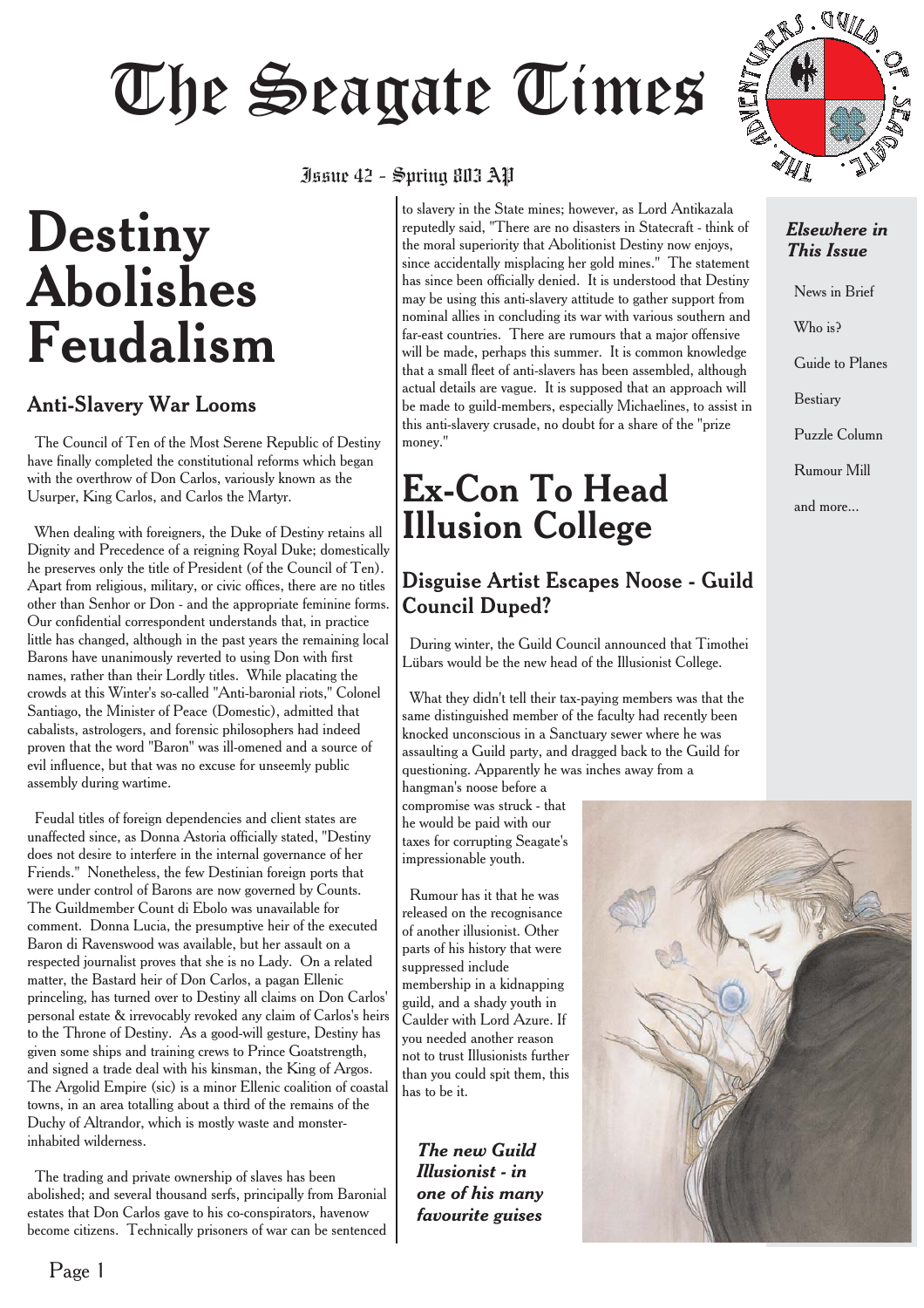*GoK: "I figure it would be good not to take out my sword and kill all the goblins."*

*Gerald: "GoK you thought!"*

*Jhiselle: "And he was right!!"*

#### *Hamish:*

*"He's lying. His lips are moving."*

## **News in Brief Foul Winter in the West**

Reports have trickled in that this winter has been particularly fierce to the west of Aladar, especially in the kingdom of Flugelheim (and Artzdorf).

The King (and Queen) of Flugelheim has been reported to have set the army to guarding the granaries and haystores as the peasantry have been burning unused (initially) wooden buildings. There have been a number of reports of granary explosions around the kingdom and there are fears for the new foals in the Artzdorf herds if the winter does not abate.

Travellers are warned that at last word the ice pack had reached as far as Port Artz, typically the last port west (and north) to remain open and navigable through winter. A number of trading ships have had to turn back to Felicemouth when attempting the first spring run to Port Artz.

After last year's rediscovery of the kingdom, trade had resumed through the summer with Flugelheim's old exports of grain, feed and livestock being much welcomed in Cazarla and the other Northern baronies. All had appeared to have returned to normal and political as well as merchant connections were being reforged.

However the few travellers who have managed to make their way across the Senner range into the Felice valley this winter and thus back into normal trading routes report that the harsh winter conditions have decimated both livestock and peasantry through cold, fire and starvation.

Also worrisome are a few reports of beasts roaming the countryside preying on the unwary, weak and infirm. These



appear to be mainly with in the foot hills and mining areas of the Senner Ranges and the foothills of the great Flugel peaks. One traveller even reported hearing stories that a great white bear had been sighted, fishing and hunting.

Curiously, the Times has yet to recieve reports of similarly inclement conditions in the neighbouring countries of Caledonia, Eltrador, or from the Western Marches.

## Caledonian Portal Re-activated

At a recent Gathering of the Clans in Caledonia, the Laird Stuart admitted to the Laird MacLeod that a portal linking Seagate with his estates had been re-opened some months ago without the knowledge of the other lairds. The original purpose of this portal was apparently primarily to supply a former Laird's kitchens with fresh produce from these more southerly climes, and secondarily to supply arms manufactured by Caledonian dwarves to this region, then very much a frontier.

Keys to the portal, located in a undisclosed smithy in Old Seagate have been delivered to Guild members hailing from Caledonia, including Mira Stuart, Brigetta MacLeod and Hamish MacLeod.



#### **Baron Becomes Duke**

An adventuring party recently aided Lord Argent, a Baron on the Plane of Farway, in his endeavours to become a Duke. To do this, he had to journey to seek an audience with the King and content with a band of assassins who were attempting to stop him. Our party was hired as bodyguards.

We managed to fight off one incursion at the Baron's summer palace before we started with the aid of several Bound Speech spells installed by our two Binders. This resulted in the capture and subsequent execution of one of the assassins.

The rest of the assassins were finally caught in one of the towns en-route. After the new Duke's investiture, the two survivors were delivered back to their Guild, in the town of Ashe for them to deal with. We then headed back to Seagate.



By Aurora **Steelwind** 

#### Answers to Last Issue's Puzzles: Shoji Servants:

- An Chovi, Foodtaster, 6 days, Poisoned
- Tai Wun, Sculptor, 10 days, Sent to Quarries
- Chi Nup, Doctor, 4 days, Banished to Border Forts
- Hei Yu, Astrologer, 2 days, Imprisoned
- Sho Men, Chriopodist, 3 days, Exiled

#### Riddles:

- 1. An Excuse 2. Gloves
- 3. Your name 4. A Saw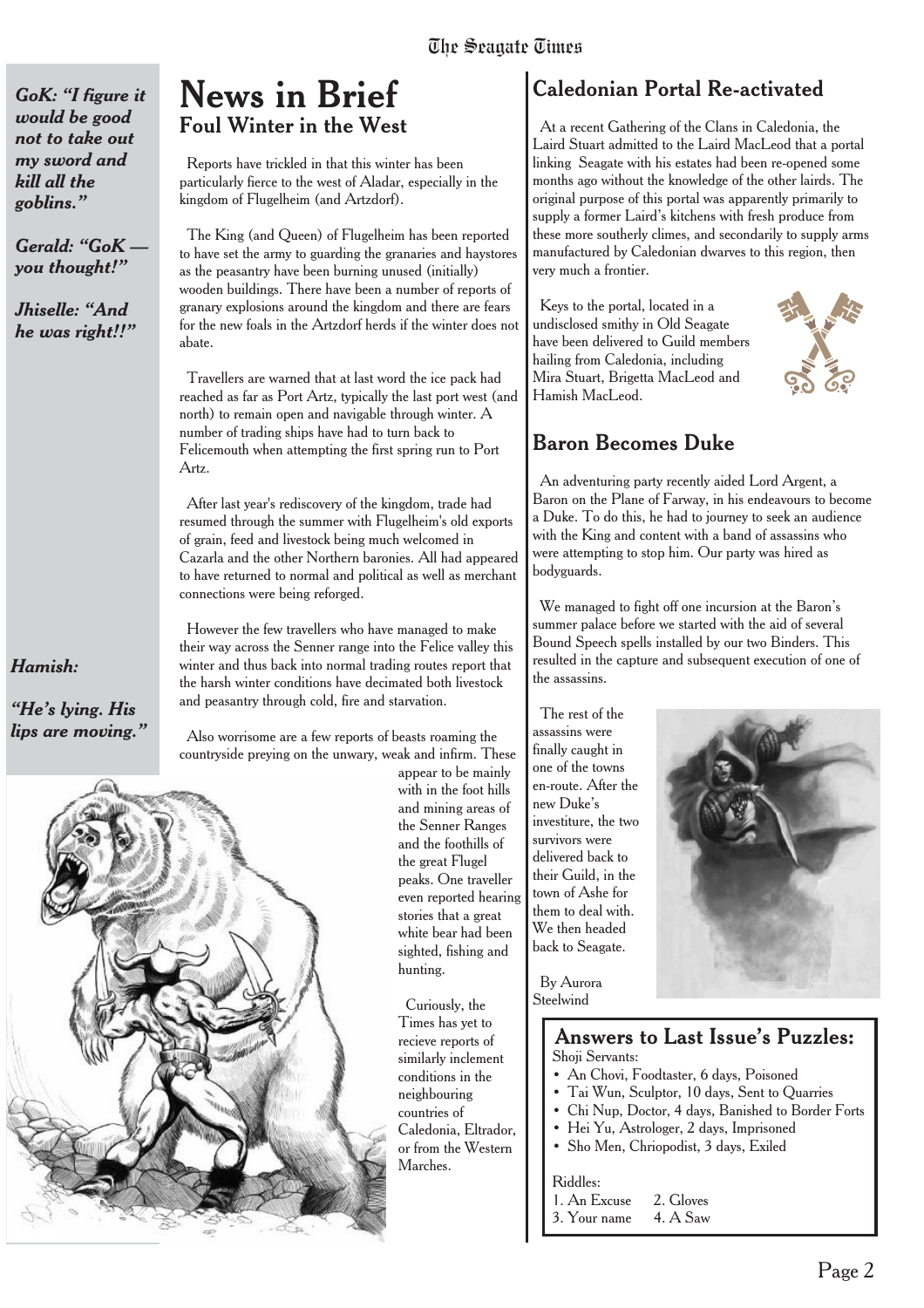# The Seagate Times

# Who is …. **Faith?**

We recently had the pleasure of taking cocoa at the famed Alfonses, with the captivating Faith. Despite certain similiarities, Faith is not to be confused with the hobbit customers more usual to that esteemed eatery. She is a short (2'6"), rotund, copper-skinned elf with long black hair and a cheery smile, (even if she often has a partially eaten apple in her hand - ED).

*SGT: I understand Faith is the name you use in common parlance. What is your real name, and why did you choose "Faith"?*

Faith: My name is Vaithu Yacuna. Roughly translated, it means swift-running alpaca. On my journey to Destiny from my homeland, the Destinians shortened my name to "Fe", the common translation of which is Faith.

*SGT: Is there a title associated with your name, if so, how does it fit into your social heirachy at home?*

Faith: I am a Coya. These are the virgin princesses directly descended from a previous Emperor. It doesn't mean much here, but carried a fair weight back home. Over here on the Eastern Continent, I am an Envoy-at-large for the Empire of the Sun.

*SGT: Despite how well known your name is around the guild, I get the impression that you are a new member. When and why did you join the Seagate adventurers Guild?*

Faith: I joined the guild five or six years ago. I had just escaped my enslavement in Destiny, and learnt enough Common to survive, and thought I would join the only active enemy of Destiny on the continent. It also turned out to be a great source of diplomatic contacts for the Empire, and great entertainment.

#### *SGT: Please describe your homeland a bit.*

Faith: The Empire of the Sun is on Southern Terranova, flanked by saurians (lizard-men) to the north and east, and actively hostile jungle to the west. Our empire is almost entirely populated by elves. We have a emperor who rules by divine right, and a highly structured and centrally-organised culture. We believe in communal property (which causes problems over here). We do not use the wheel, money, or most complex machinery. Metals are rare (except gold), and most tools are stone or wood. We have advanced writing techniques, including alphabetic, character, and quipu (knotted-strings) languages. Everyone is content and works hard. We have little disagreement with our neighbours, and people have time to grow wise.

*SGT: Why are you still an adventurer - what motivates you to join a party?*

Faith: I find that a little excitement is necessary to maintain my svelte figure - also, there are times when it is better to leave town in a hurry.

*SGT: You weren't always an E&E mage, when and why did you choose to learn the college?*

Faith: I started off as a pure fighter, but as I couldn't wield your heavy metal daggers, I thought I should learn something else. E&E was appealing because they have a general knowledge flying spell, and Mass Charm and "Find Cocoa". It took two years for me to overcome the height requirement for E&E. Only Mind and Namer would let me in initially. Racism is still alive and well in Carzala.

*SGT: How would you describe your major skills / abilities that contribute to the success of a party?*

Faith: I am polite, honest and steadfast. I plan well and delegate responsibility to capable people. I avoid risks. I make highly accurate snap judgements about people. I can tell the truth in such a way people generally go along with me. I am law-abiding when I understand the laws. I realise when people are better off dead, and can implement this without due fuss. Skills - I can weave, know most elvish dialects and etiquette for several sorts of places, and study social philosophy.

*SGT: What would you consider as a highlight of your career so far?*

Faith: Explaining to Uriel (Archangel of Justice) why we had acquired the object containing the source of her Individual True Name from a heavily guarded void. While she didn't agree with our right to put all knowledge into the public domain, she had to release us as we didn't "break & enter", we had no profit motive, and we answered all her questions honestly and forthrightly until she couldn't stand another moment. I like Uriel.

*SGT: Which places would you recommend visitng, and conversely, any places you would recommend avoiding?*

Faith: Avoid temples of Bune. Avoid \*bad\* demon summoners. Avoid the Empire of the Sun. Visit the seven elven capitals. Visit MMHS cocoa shops. Visit the treasuries of major towns - you meet the most interesting people.

*SGT Is there anything else you want to say to the guild populace?*

Faith: I'm setting up an organisation to swap information gathered in foreign realms. This is not a Spy Network - that would be wrong and taxed heavily. It's more of a communal information-sharing service. You get information in proportion to the amount that you provide. Anonymity assured. Particularly valuable information rewarded with gold. Training available.

*Drum: "Let's NOT camp in the ruins that's beginning adventurer stuff"*

*Silverfoam: "Actually it's more adventurer ending."*



*Faith*

*Fashion tip from employer: "Black is worn only by peasants, thieves, and spies."*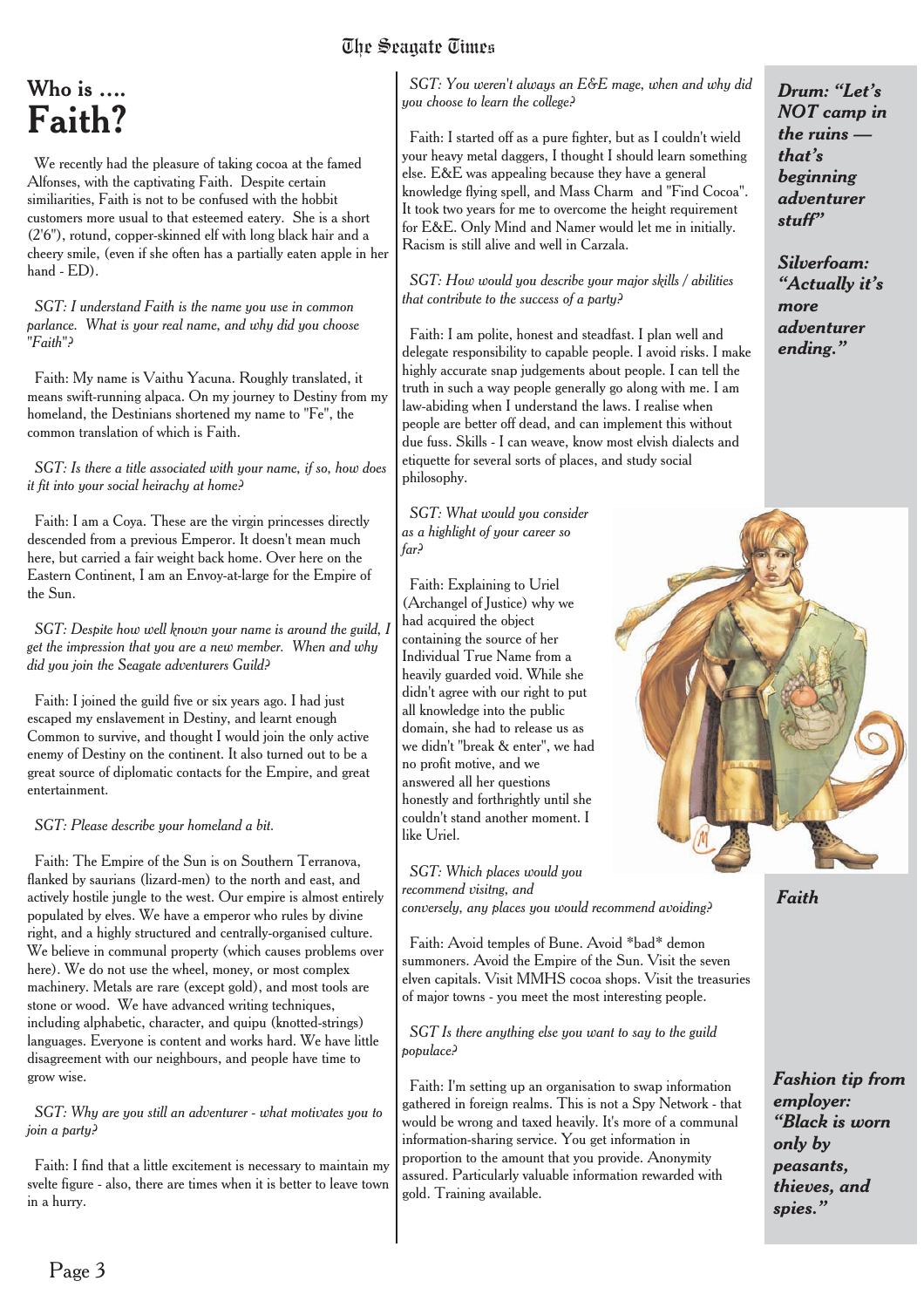Page 4

*Drum breaking off his divination of a Magical Sword-in-Stone: "The sword told me to piss off!"*

*Gerald: "Well, they tend to be blunt."*

# **The Adventurer's Guide**

#### **Tips for success**

Remember - that which is most interesting may be hidden in plain view.

Never leave your valuable magical items outside the door even when they do backfire!

Continuing to cast multiple spells when you've already back-fired more than twice is just asking for trouble. Do you want to end up looking like a troll?

Remember that the adventurer's best friend is the little word "no" spoken whenever the rest of the party insists you do something you know you shouldn't.

If you find a sentient artifact, leave it alone - they're just a pain in the posterior - and in other parts of the anatomy if you're not extremely careful.

Listen to your military sceintist - you never know, they might actually know what they're talking about.

Always take a healer with you on adventure - preferably one who has learned beyond the skills of a novice.

#### How to Win Friends and Influence People...

Transmutation is a Mind Mage's best tool for gaining the confidence and trust of their Guild party (after Bind Will). However, if the consequences are not thought through, all your hard work can be rapidly undone. Here are some do's and don'ts for Transmutation on adventure:

- You can turn a silk purse into a sow's ear but after your first two hundred pound canary try to remember that mass is conserved.
- Removing an elephant corpse from a tunnel. Changing it into water is not recommended, as you will get your boots wet. The fastest way is to turn it into methane. Make sure you are above ground and at least fifty yards away, to view the resulting fireball and rain of debris safely.
- Aquatic travel. Swordfish are the fastest fish for longdistance travel. Strip the party of their weapons and armour in advance, so they don't sink when the spell ends. Merfolk, despite being able to talk, cast magic, use items, etc., aren't nearly as fun to watch swimming.
- Conferring night vision. Minotaurs are the only humanoids that can see in the night without magic. Leopards or other big cats are better - they are house broken, and keep your feet warm when curled up at the end of your bedroll. They will also eat the corpses of any attackers.
- Guidelines for changing party members into other shapes. Make sure they don't need to (a) use any items; (b) cast magic; (c) tell you anything important; (d) give their permission in advance.
- Starting a bar brawl. Transmuting the entire bar to water doesn't make other patrons aggressive - try something smaller, like their beer.
- Taking prisoners. Giant tortoises, anteaters and manatees are good choices - they can take collateral damage and won't get away or hurt you. Wolves, squid, and antelope aren't so good. Trees are fine unless you want to move your prisoners.
- Tunnelling. Turning earth into air leads to shock waves and burst ears. Gold, being ten times denser than earth, is much better. A gold lined tunnel will slow any pursuit and prevent the mountain from caving in.
- Lighting fires. Transmuting rock into greek fire is unwise - it floods the surrounding area and sticks to your boots. Rock into magma is a much safer way of starting fires.

| ıd                                 |                                                                                                                                                                                               |                             |
|------------------------------------|-----------------------------------------------------------------------------------------------------------------------------------------------------------------------------------------------|-----------------------------|
| to the<br>$\cdot$ "I've<br>oath to | Adventurers Guild of Seagate                                                                                                                                                                  |                             |
| yres."                             | Guild Security Shirts                                                                                                                                                                         |                             |
|                                    | Polo Shirt, Guild Black in the following Sizes:                                                                                                                                               |                             |
| ırty-                              | S M L XL XXL 3XL                                                                                                                                                                              |                             |
| the                                | Please indicate number desired of each size and included payment of 25<br>gold (NZ\$ accepted at $1\$ = 1 gold). Personal promissory notes (aka<br>cheques) please assigned to "Struan Judd". | Guild Security              |
| <b>iy</b><br>$\mathcal{G}$ o $K$ " | Name:                                                                                                                                                                                         |                             |
| ${\mathbf G}$ o ${\mathbf K}$      | Contact:                                                                                                                                                                                      |                             |
|                                    | Please send completed orders (with payment) to                                                                                                                                                | Or Email                    |
|                                    | Struan Judd, P.O. Box 44-124, Pt Chevalier, Auckland                                                                                                                                          | security@dragonquest.org.nz |

*GoK pulls the Magic Sword from the Stone, pauses, and then says empty air: taken an kill Vamp* 

*Jhiselle & various po members,* sternly to *Sword:*

*"Step awd from the G* 

*"Put the Gomes" down"*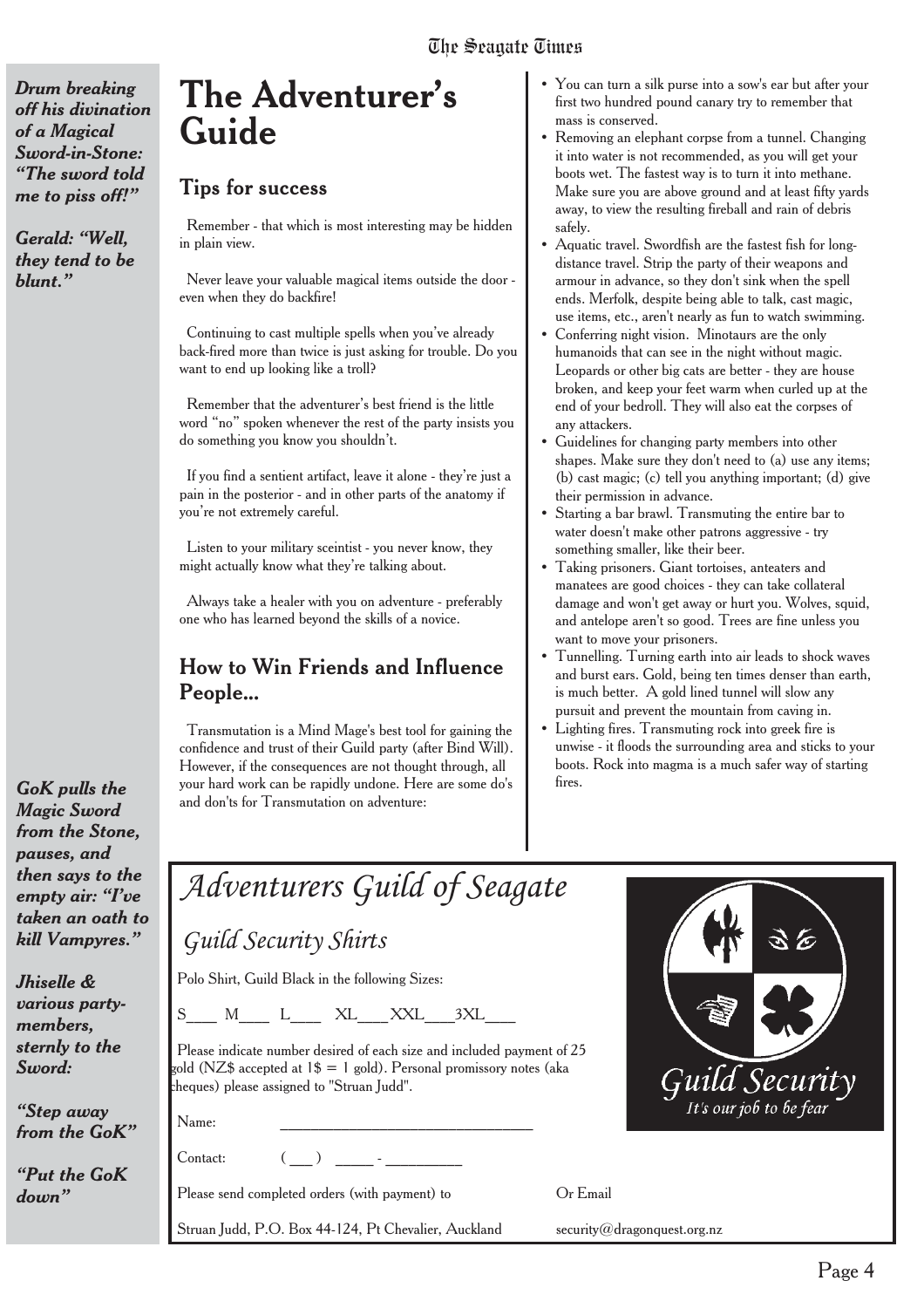# **A Guide to the Plane of Haven**

When travelling to the plane of Haven it is important to have some knowledge of what to expect to prevent annoying deaths, I, Arnaud, have provided this as a guide to assist future parties.

## The Legion

Haven is populated by the Legion which consists mainly of undead and deamons, they are millions strong, during the night they are more powerful than during the day, with sunlight burning them. During midnight they are vastly more powerful and midday much weaker (about equal to Alusian forms). They control most of Haven apart from a feeble scattering of cities and strongholds inhabited by living beings. DON'T GO OUT AT NIGHT. We encountered them several times, once they had an disguised deamon knock on the door at night and plead to be let in, another time they had dug a pit into the dark which party members fell into and were attacked. All undead and deamons life drain, most use magic, they are very feral. Most live in cities of darkness which absorb darkness at night and radiate it during the day, where they keep slaves to torment and feed off until they are past breeding age and get to join the legion. If you die you join the legion at midnight if not resurrected beforehand, and if killed as an undead turn to dust the next midday. The legion are plant friendly with their land being covered in untouched forests and fields of wildflowers.

#### Dwarves

Living in one known location the dwarves of haven are an lying bunch of misbegotten sons of bitches who don't keep their word or pay their debts. Half of them were captured, along with all their leaders, by the legion to provoke the crystal dragon into releasing her crystal animals prematurely (the legion have R15 astrologers / military scientists) and so allow them to be defeated. They have numerous special items and defenses they keep secret and do not share with the other races, probably in violation of treaties.

## Other Races ( Humans, Orcs, Elves )

Living in a few massive cities with walls which absorb sunlight and mana during the day and glow during the night they grow crops in the land around their cities and have extremely high quality goods and services available. Weirdly money is not used. When entering a city you must say you will not aid the legion or harm anyone in the city, if you lie, you die. They have a few anti-undead weapons but rely mainly on the sunlight of the city walls, evidently if the walls can be tricked into thinking it is daytime at night they turn off and then everyone gets to join the legion. They are pleasant and honorable, but ultimately doomed.

### Crystal Dragon

This entity is not actually a dragon, it has assumed the form of a hundred foot crystal dragon. Its aim is to become a god and it is nearly there. However to complete its apothesis it requires

Functioning caged ghoul wanted (must be of infectious type and reasonably intact). Will pay 1000 pennies and reasonable price for cage (to 500 pennies).

Arnaud de Montfort Esq

worshippers and so has created around a thousand crystal animals which emit sunlight to hunt down and kill the legion so people will view it as a savior. If it ever achieves its goal it will be forced to leave haven as gods cannot exist there (pacted people beware you cannot summon your master to this plane ), possibly taking its followers and crystal animals with it and leaving the few survivors to torment and death. We were hired by its dwarf (priest/follower/slave) to fool people into believing that we were furfulling a prophecy to save the world to assist it in its goal. It cares little for the lives of the people on the plane, as after releasing the crystal animals it refused to personally join the fight and save the dwarves as it would have been diminished ( not killed ), which would have delayed its apothesis.

As an aside I received 5,503 pennies from our adventure, whereas the remainder of the party received 30,503 pennies (in items & training mainly), the guild determining that the gifts they received would not be split in accordance with the adventurers agreement, basically I could go suck eggs. Enraged by this and out of spite I have taught the legion the counterspells for the crystal dragons magic, allowing them to deactivate the crystal animals, the location of her lair, which along with the counters will allow them to easily attack and diminish her and the defences both physical and magical of the places we visited to assist them to extinguish of all life on that plane.

Ed: Please note that in the publication of this article, we at the Times do not in any way condone Armaud's actions.



*Darien: "Of course we HAVE to remove all this magical stuff, the army isn't meant to have any of it."*

*Silverfoam: "An army isn't meant to have pay?"*

*[pause]*

*Gerald: "Well, it's in a magical chest..."*

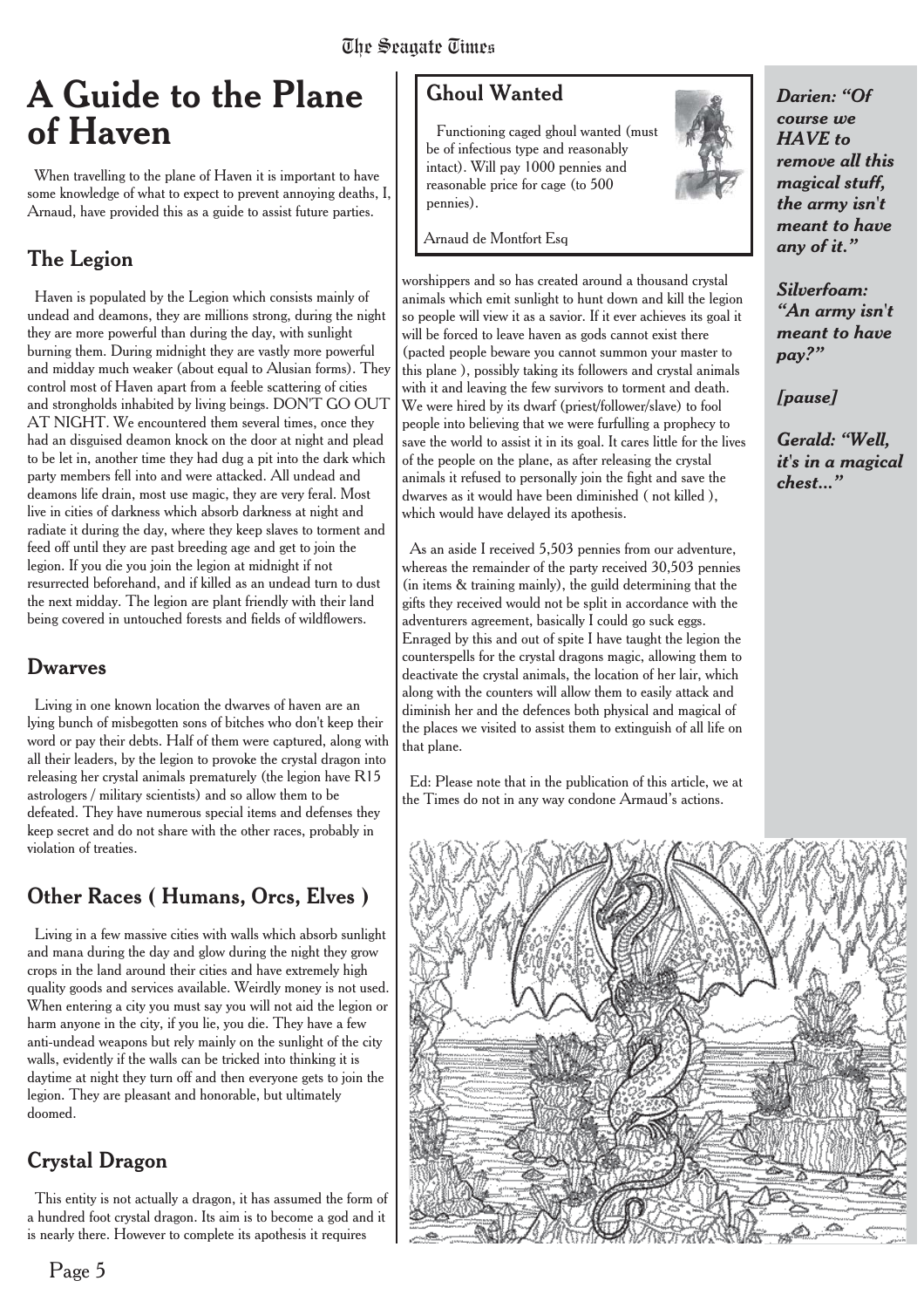# **Starflower's Bestiary** *The invading Plains Minotaur*

#### The Mighty Minotaur

*goblin army was arrayed*

*Silverfoam & the local General,*

*protected only by 20 archers and Gerald. The local*

*militia (trained by the party in the preceding weeks) was on the army's right flank, the rest of the Party took the Left.*

*Drum: "Let's GoK them"*

*The final score was Militia 1 company, Party 5 companies -*

*highest individual scorer was GoK.*

*facing*

I have to say that it's been a long time since I came across a minotaur. This rare beast has the body of a human man and the head and hooves of a bull, and some of the worst characteristics of both species. Minotaurs are invariably male and it is thought that they reproduce by breeding with human females, with male offspring being minotaur calves, and female offspring being fully human. It is said that the horns do not grow out until adolescence, and perhaps the minotaur child might be concealed among humans. It is more likely however, that the father will come for the child soon after birth and raise it as one of its kind.

Fortunately the minotaur is a fiercely territorial and solitary beast and almost never encountered with others. They seem to dislike each other's company even more than they do of other species, and it is an extraordinary military commander who can persuade minotaurs to march to war in company. I have heard of an army fielding a platoon of minotaurs once. How that was achieved I have no idea, but I would not wish to face such an enemy, or such a general.

Minotaurs tend to be reclusive creatures with a curious affectation for mazes and labyrinths. Indeed they possess a truly amazing talent for finding their way through underground tunnel systems of any size shape or description, although they do not construct such things themselves. Thus the adventurer is most likely to come across a minotaur in the depths of a complex and baffling dungeon - though what an essentially herbivorous creature finds to eat down there I have no idea. Perhaps hunger accounts for their notoriously vile temperament? Mayhap taking along a bundle of hay or even a bunch of flowers might not be such a foolish idea...







This fetish for labyrinths seems even more strange when one considers that the minotaur is not the most imaginative of monsters. Bull-headed in attitude as well as in appearance they are generally thought to be strong-willed but slow-witted. This is not necessarily so. Those thick skulls conceal brains which may not be the most dextrous, but can nevertheless be possessed of a low cunning. Minotaurs may even occasionally practice magics - most often of the Earth or Mind Colleges.

Physically minotaurs are imposing. A charge from those horns could hurt rather a lot, and I personally wouldn't recommend going into close combat with a minotaur. They favour relatively primitive weapons which take advantage of their not inconsiderable strength. Minotaurs have been seen wielding great axes, long spears, javelins, even glaives; but rarely if ever, swords, and never missile weapons. I have yet to heard of a minotaur sighted wearing plate armour, but they are certainly known to don leather, hide, and occasionally chain armours. Like many monsters who rely on brute strength they are best fought at range, preferably with missiles or magic. Maybe that's why they like mazes.

Perhaps the most dangerous minotaurs are those found herding cattle, buffalo, yak or even elephant. These plains minotaurs would be no more hazardous than their cousins, if not for the curious control they seem to wield over their beasts. A cow may seem to be a non-threatening ruminant chewing its cud - but it is one of a herd, and a herd of stampeding cattle is a terrifying thing to behold. I would recommend running away at speed, or better still, flying. There are times when even the most powerful of us must run from seemingly mundane things. And a herd of charging elephants is one of those things.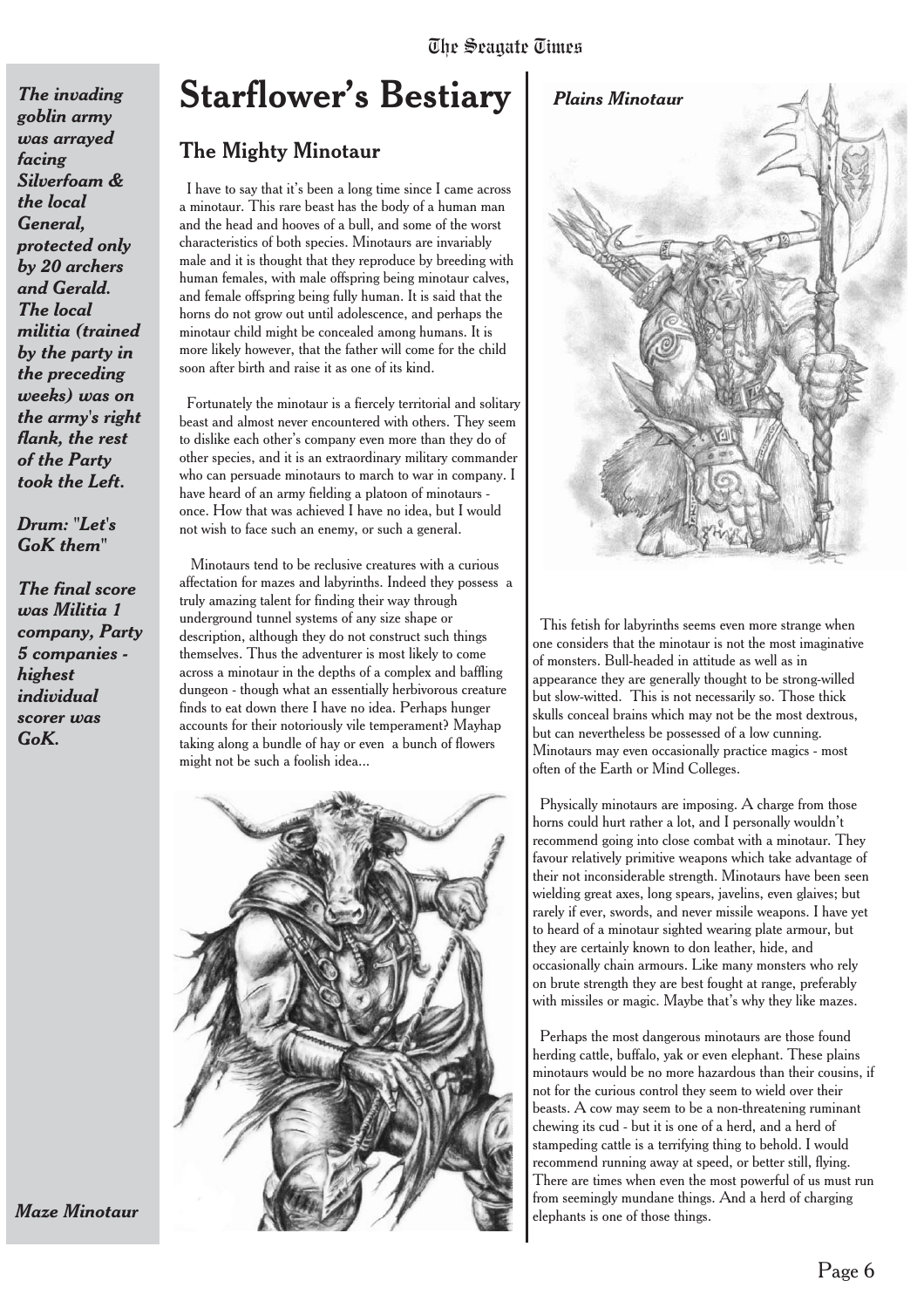# **The Puzzle Column**

## The Case of the Archaeological Dig

"I've finally earned my place as assistant curator of the museum", said Nevada Brown to California Smith, the chief administrator of the Gentlemen's Exploratory Society. "I moved west of the dig site and we've just unearthed some wonderful coin artifacts."

"Why did you start digging in a new area?" asked California.

"One of the local natives told me that, for many generations, his family had passed down a legend of a lost village and he found a map among his father's things," said Nevada. "His father recently passed away", he added. "The native followed the map and led me to this site on the condition that if we discovered anything of value he would be paid one thousand silver.", explained Nevada.

"And what is it that you found buried?" asked California.

"It's just terrific," exclaimed Nevada. "We found three gold coins of various sizes dated 400 BP, and after properly dusting them off I found them to be in excellent condition." "I quickly paid the native to complete our verbal contract and keep him from trying to claim a portion of the discovery," concluded Nevada. After thinking for a moment, California told Nevada that when he got home he should look for another job!! Why?

## The Case of the Gold Digger

California Smith had just ordered a drink at the bar in New Seagate when a young man with sun-bleached golden hair and tanned cheeks sat on the stool beside him.

After ordering a scotch and water, the sunburned man nodded toward the gaming tables. "My name is John Patmos," he said genially. "It's great to be back in civilization and hear people and money talking out loud."

California introduced himself. "You've been out in the desert?"

"Yeah, I flew back yesterday," said Patmos. "Washed the dust out of my ears, had a barber shave off my seven months of whiskers and trim my hair. Then I bought a whole wardrobe on credit. All I had to do was show that dwarf a sample of my gold. By all the powers, I going to celebrate."

"You found gold?," inquired California.

"Yes sir. Hit the big load." Patmos stroked his bronzed chin thoughtfully; then in a low voice he said, "If I can find a backer, I'll take enough out of those hills to buy ten pleasure palaces like this one. Of course, I'm not trying to interest you. But, if you know someone who'd like to get in on a sure thing, let me know. I'm staying in room five. Can't give out the details here, you understand."

"I understand," said California, "that you'd better improve your story if you want to sucker someone into a deal that's worthless." How did California know the story was fictitious?

## Get the Power of Fire and Light!

Fire College Invested Items: Dragonflames Rk 10 Weapon of Flames Rk 10 Also Rank 8 Weaponry.

Now with added Radiance for Positive effect on dark creatures.

Prices negotiable. Please contact Flamis at the Guild.

## Riddles

"At night they come without being fetched, And by day they are lost without being stolen."

"Runs over fields and woods all day Under the bed at night sits not alone, With long tongue hanging out, A-waiting for a bone."

"The beginning of eternity The end of time and space The beginning of every end, And the end of every place.'

"There was a green house. Inside the green house there was a white house Inside the white house there was a red house. Inside the red house there were lots of babies."

## What's Hot

Ladles

Democracy

evil undead Javelins

**Spies** Minotaurs Mind mages **Raspherries** 

### What's Not

Multiple backfires Mimes Forks Deserting the party Feudaliam Being a serf Bertraying entire sentient races to evil undead Battleaxes Wearing black Assassins **Gargovles** Illusionists Asparagus Flying home Snow Mammoths Flaming stone bonsai Being a citizen Saving sentient races from Wearing white

*Silverfoam: "It may be a dangerous place to camp, but think of the lovely view"*